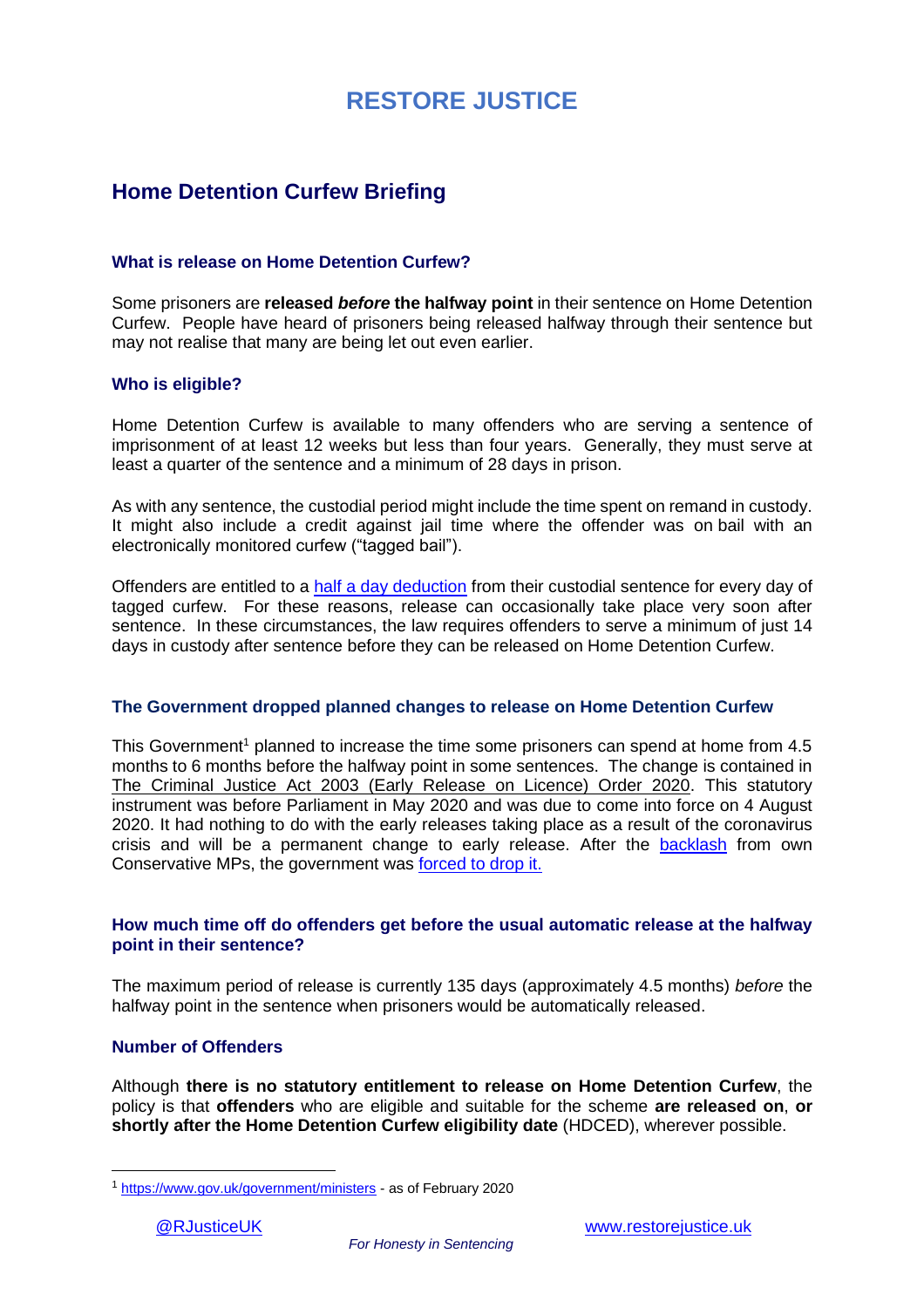Latest statistics (as at May 2020):

[36% of all eligible prisoners](https://www.parliament.uk/business/publications/written-questions-answers-statements/written-question/Commons/2020-02-21/18571/) were released before the halfway point in their sentence on Home Detention Curfew in the latest year for which information is available [**45% of female prisoners and 36% of male prisoners**].

[48% of prisoners](https://www.parliament.uk/business/publications/written-questions-answers-statements/written-question/Commons/2020-02-21/18571/) sentenced to 2-4 years in prison were given this early early release [59% of women and 48% of men].

[21% of all releases](https://www.parliament.uk/business/publications/written-questions-answers-statements/written-question/Commons/2020-02-11/514/) from prison were early early releases on Home Detention Curfew.

Prisoners serving longer sentences for more serious offences are [more likely to be released](https://www.parliament.uk/business/publications/written-questions-answers-statements/written-question/Commons/2020-02-21/18571/) before the halfway point and for [longer](https://www.parliament.uk/business/publications/written-questions-answers-statements/written-question/Commons/2020-03-20/32661/) than those serving shorter sentences.

### **Trends**

The number of those released on Home Detention Curfew ha[s increased](https://www.parliament.uk/business/publications/written-questions-answers-statements/written-question/Commons/2020-02-07/13954/) from 9,042 offenders in 2016 and 9,320 offenders in 2017 (21% in both years) to 14,769 in 2018 (36%).

### **History**

When it was first introduced the time off before the halfway point was a maximum period of 60 days (2 months). It is currently 135 days (4.5 months), although [the Government tried](http://www.legislation.gov.uk/ukdsi/2020/9780111194461/pdfs/ukdsi_9780111194461_en.pdf) to [increase this to 180 days \(6 months\)](http://www.legislation.gov.uk/ukdsi/2020/9780111194461/pdfs/ukdsi_9780111194461_en.pdf) . Luckily with the help of Restore Justice and government's own backbench MPs' rebellion the proposal has now been abandoned.

### **Actual sentences that are/will be served by those released on Home Detention Curfew**

| <b>Original prison sentence</b><br>given in court | <b>Actual prison sentence</b><br>served by those released<br>on full HDC | Sentence not served in<br>prison |
|---------------------------------------------------|--------------------------------------------------------------------------|----------------------------------|
| 3 months                                          | 4 weeks                                                                  | 2 months                         |
| 4 months                                          | 4 weeks                                                                  | 3 months                         |
| 6 months                                          | <b>6</b> weeks                                                           | 4.5 months                       |
| 9 months                                          | 9 weeks                                                                  | 6.75 months                      |
| 12 months/1 year                                  | 3 months                                                                 | 9 months                         |
| 18 months                                         | 4.5 months                                                               | 13.5 months                      |
| 24 months/2 years                                 | 7.5 months                                                               | 14.5 months                      |

### **Restore Justice Position**

Release on Home Detention Curfew piles dishonesty on top of dishonesty. For a Government that wants to be seen to be tough on criminals should reduce the HDC eligibility rather than try to increase it.

The [Government](http://www.legislation.gov.uk/ukdsi/2019/9780111188910/pdfs/ukdsiem_9780111188910_en.pdf) suggests that letting people out early helps prisoners to "prepare for resettlement" but some of these prisoners have only just gone into prison as the minimum time they must spend in prison is only 28 days - or even 14 days in some circumstances.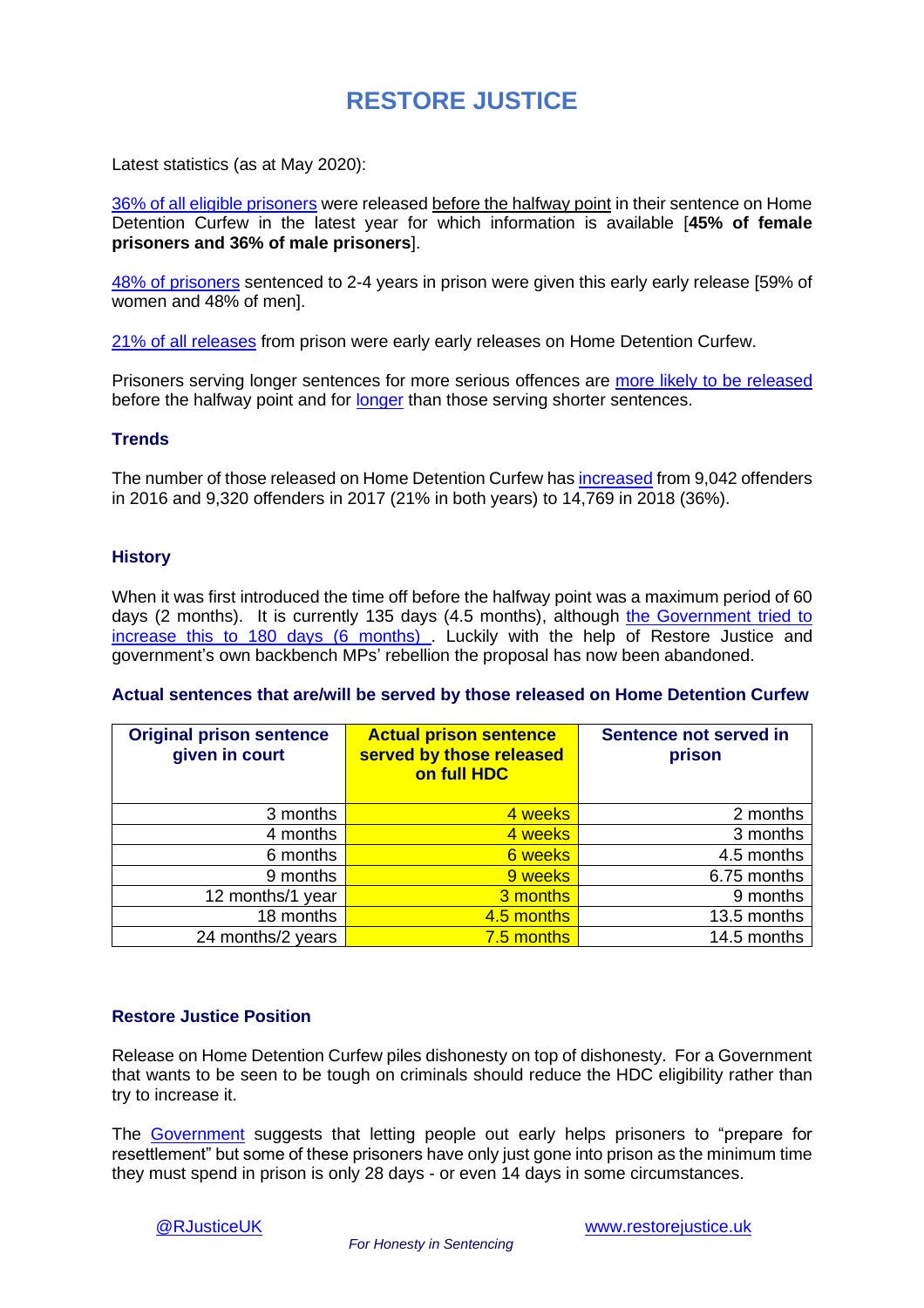It appears that the Ministry of Justice is relying on the fact that people have no idea what is going on as the public think automatic release at the halfway point is bad enough.

A recent poll of more than 1,000 former police officers for Restore Justice showed the strength of feeling about this proposition. Most wanted to see sentences served in full which is something Restore Justice wholeheartedly supports - honesty in sentencing being one of our main aims. However, when specifically asked about this latest proposal by the Government, just 2.2% of retired police officers thought that it was reasonable. 4.8% thought the current deduction was reasonable. However, the overwhelming majority - 88% - were opposed to any release before the halfway point or at all.

It is time the Ministry of Justice listened to people and the police and stopped perpetuating this wholly dishonest approach to sentencing which is completely at odds with what the vast majority of the public want.

*For Honesty in Sentencing*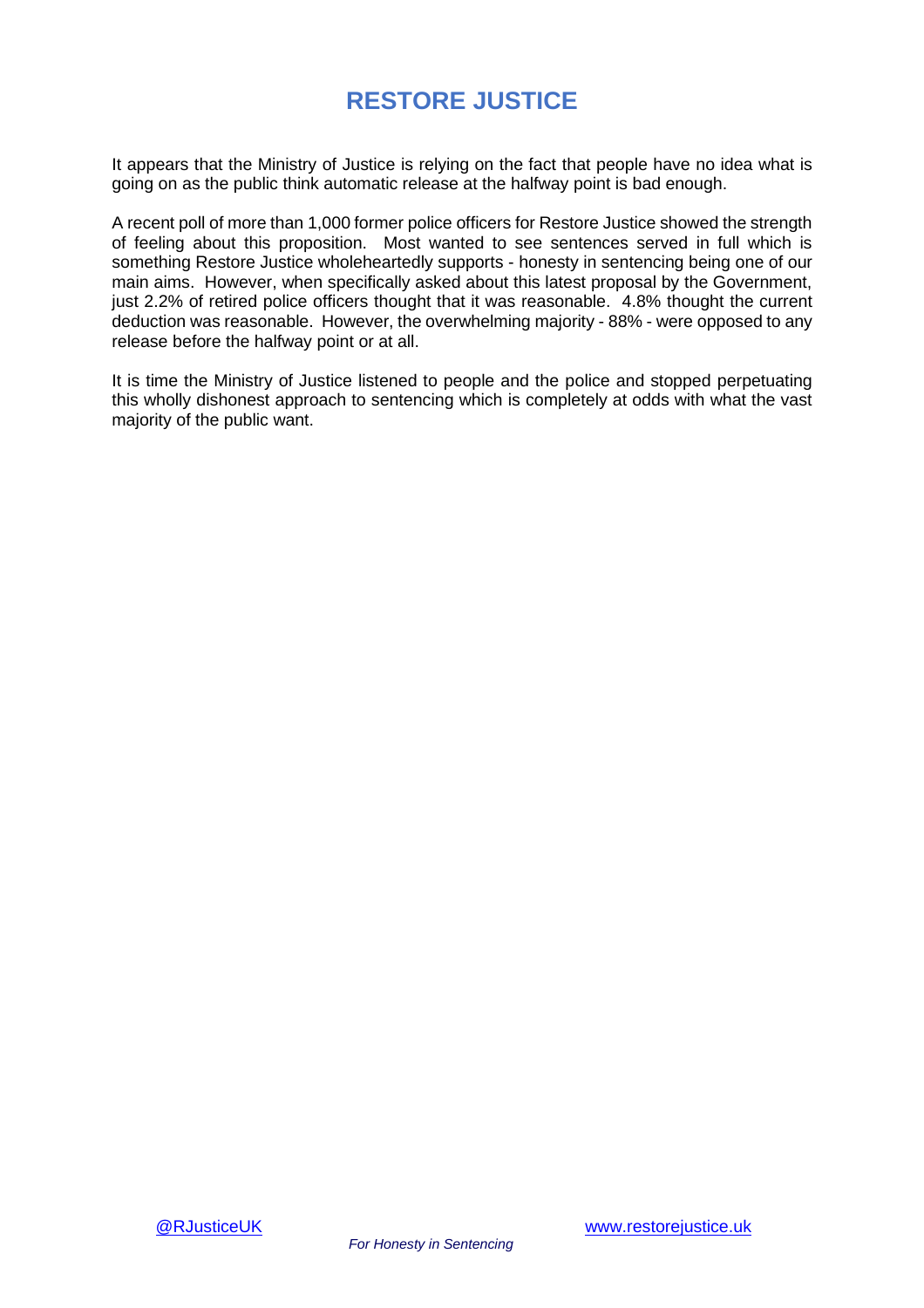### **NOTES**

### **1. Government Guidance**

[https://assets.publishing.service.gov.uk/government/uploads/system/uploads/attachment\\_da](https://assets.publishing.service.gov.uk/government/uploads/system/uploads/attachment_data/file/790670/home-detention-curfew-pf.pdf) [ta/file/790670/home-detention-curfew-pf.pdf](https://assets.publishing.service.gov.uk/government/uploads/system/uploads/attachment_data/file/790670/home-detention-curfew-pf.pdf)

#### **Calculating the HDCED**

4.3.16. The eligibility date is determined by length of sentence, as set out below:

| Sentence length                                | <b>Requisite period</b><br>to be served<br>before the HDCED | Approximate range of<br>minimum and maximum<br>curfew periods                     | <b>HDCED</b> calculation                                                                |
|------------------------------------------------|-------------------------------------------------------------|-----------------------------------------------------------------------------------|-----------------------------------------------------------------------------------------|
| 12 weeks or<br>more but less<br>than 4 months  | 28 days                                                     | Between two weeks and<br>one month depending on<br>length of sentence             | 28 days - remand<br>time.<br>Apply the figure<br>obtained to actual<br>date of sentence |
| 4 months or<br>more but less<br>than 12 months | One quarter of the<br>sentence                              | Between one month and 3<br>months depending on<br>length of sentence              | No. of days in<br>sentence $\div$ 4<br>$(rounded up) -$<br>remand time.                 |
| Between 12<br>months and<br>under 18 months    | One quarter of the<br>sentence                              | Between 3 months and 4<br>$\frac{1}{2}$ months depending on<br>length of sentence | Apply the figure<br>obtained to actual<br>date of sentence                              |
| Between 18<br>months and<br>under 4 years      | 135 days less than<br>half the sentence                     | 135 days                                                                          | Effective CRD - 134<br>days                                                             |

### **2. Current Statutory Instrument – before Parliament – proposed to come into effect on 4 August 2020**

[http://www.legislation.gov.uk/ukdsi/2020/9780111194461/pdfs/ukdsi\\_9780111194461\\_en.pd](http://www.legislation.gov.uk/ukdsi/2020/9780111194461/pdfs/ukdsi_9780111194461_en.pdf) [f](http://www.legislation.gov.uk/ukdsi/2020/9780111194461/pdfs/ukdsi_9780111194461_en.pdf)

### **3. Previous Statutory Instrument to increase early early release to 6 months before the halfway point in a sentence explanatory memorandum**

*"The objective of this change is to extend the benefits of HDC to those already eligible for the scheme by increasing the maximum period to 180 days, i.e. 6 months, to enable offender to better manage the transition on release from custody and prepare for supervision on licence in the community. It will have the added benefit of reducing prison population pressures by allowing suitable offenders to be managed in the community rather than in custody for just over 6 weeks (45 days) longer."*

[http://www.legislation.gov.uk/ukdsi/2019/9780111188910/pdfs/ukdsiem\\_9780111188910\\_en](http://www.legislation.gov.uk/ukdsi/2019/9780111188910/pdfs/ukdsiem_9780111188910_en.pdf) [.pdf](http://www.legislation.gov.uk/ukdsi/2019/9780111188910/pdfs/ukdsiem_9780111188910_en.pdf)

**4. Impact Assessment**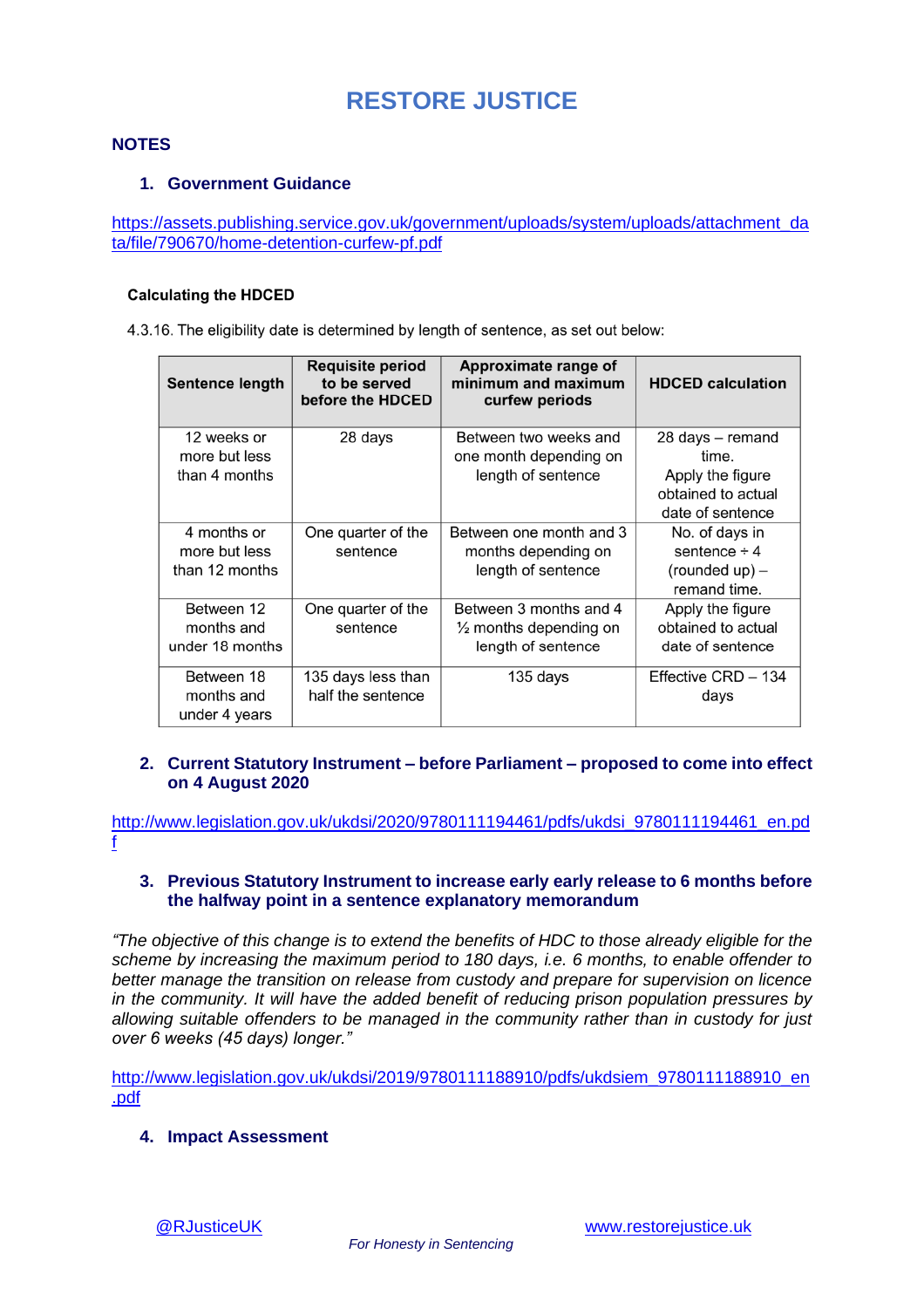*"….our best estimate suggests the policy will increase the HDC population by up to 750 when it reaches steady state…."*

| Monetised costs of change    | £2.0 million |
|------------------------------|--------------|
| Monetised benefits of change | £1.1 million |

Costs associated with this increase in offenders on Home Detention Curfew include probation and curfew costs. Savings come from marginal costs of prison places.

[http://www.legislation.gov.uk/ukia/2020/28/pdfs/ukia\\_20200028\\_en.pdf](http://www.legislation.gov.uk/ukia/2020/28/pdfs/ukia_20200028_en.pdf)

### **5. Conservative position on announcement on the introduction of Home Detention Curfew – 20.11.97**

Brian [Mawhinney](https://api.parliament.uk/historic-hansard/commons/1997/nov/20/home-detention-curfew) (Shadow Home Secretary challenging the then Home Secretary Jack Straw)

*"Will the Home Secretary also confirm that most people sentenced to six months—who would*  usually serve only three months—by the courts, will, with time on remand and this scheme, *effectively be able to walk free from the court, despite its decision that they should serve six months? How does he believe that that will reassure the public? Indeed, will he confirm that he does not believe in honesty in sentencing?*

*Today, we have seen a significant shift in this country's penal policy—from the victim to the criminal—and all to save the Chancellor of the Exchequer some money. We will not take any more moral lectures from the Home Secretary or the Prime Minister……Crime rates are coming down as prison numbers are going up—a trend which he is determined to reverse, not because he believes in it, because I do not believe that he does, but because he has been told to get up and say so by the Chancellor of the Exchequer. I tell him now that when this bit of the crime and disorder Bill comes before the House, we will resist it."*

### **6. Survey of retired police officers (1,129 respondents)**

- 82.6% have said they don't think prisoners should be let out earlier or at all on home curfew. (*see full question and graph below*)
- Of the answers to "Other" (8.6%) 84.5% made it unequivocal in their response that they disagreed with letting prisoners out early on home curfew and 68% of those stated that sentences should be served in full.